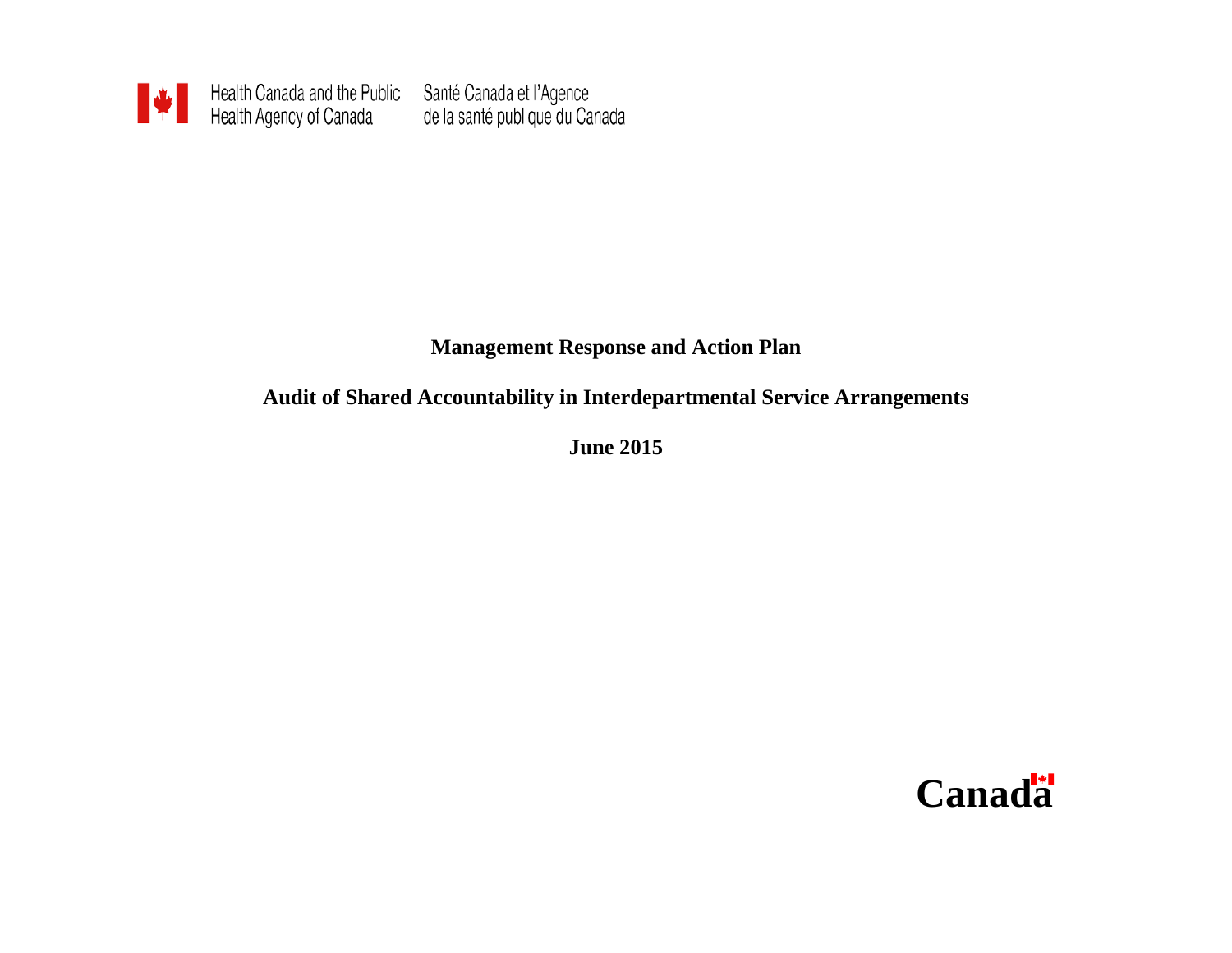| <b>Recommendations</b>                                                                                                                                                                                                                                                                                                                                                                                                 | <b>Management Response and Planned</b><br><b>Management Action</b>                                                                                                                                                                 | <b>Deliverables</b>                                                  | <b>Expected</b><br><b>Completion Date</b> | <b>Responsibility</b>                                                                                 |
|------------------------------------------------------------------------------------------------------------------------------------------------------------------------------------------------------------------------------------------------------------------------------------------------------------------------------------------------------------------------------------------------------------------------|------------------------------------------------------------------------------------------------------------------------------------------------------------------------------------------------------------------------------------|----------------------------------------------------------------------|-------------------------------------------|-------------------------------------------------------------------------------------------------------|
| <b>Part I – Shared Services Partnership Framework Agreement</b>                                                                                                                                                                                                                                                                                                                                                        |                                                                                                                                                                                                                                    |                                                                      |                                           |                                                                                                       |
| <b>Recommendation I.1</b>                                                                                                                                                                                                                                                                                                                                                                                              | Management agrees with this recommendation.                                                                                                                                                                                        |                                                                      |                                           |                                                                                                       |
| It is recommended that the Head<br>of the Partnership Executive<br>Committee (PEC) Secretariat<br>develop and implement an action<br>plan approved by PEC, to<br>strengthen the overall partnership<br>governance.                                                                                                                                                                                                     | A review of PEC and its governance<br>was undertaken in Q4 2014-15. Based<br>on the recommendations of the review,<br>the PEC Secretariat will develop a<br>plan to implement the<br>recommendations.                              | Action plan                                                          | September 1, 2015                         | Partnership<br>Executive<br>Committee<br>Secretariat,<br>Corporate<br><b>Services Branch</b><br>(CSB) |
| <b>Recommendation I.2</b><br>It is recommended that the                                                                                                                                                                                                                                                                                                                                                                | Management agrees with this recommendation.                                                                                                                                                                                        |                                                                      |                                           |                                                                                                       |
| <b>Assistant Deputy Minister,</b><br>Corporate Services Branch, the<br><b>Assistant Deputy Minister,</b><br><b>Communications and Public</b><br>Affairs Branch, and the Chief<br>Financial Officers from both<br>Health Canada and the Public<br>Health Agency of Canada review<br>and revise the Shared Services<br>Agreement to reflect current<br>service standards, performance<br>measures and monitoring regime. | CSB will coordinate with CPAB,<br>CFOB and OCFO to review and revise<br>the Shared Services Agreement, where<br>necessary, to reflect current service<br>standards, performance measures and<br>a monitoring and reporting regime. | <b>Revised Shared</b><br><b>Services</b><br>Partnership<br>agreement | June 30, 2016                             | ADM, CSB<br>ADM, CPAB<br>CFO, CFOB<br>CFO, OCFO                                                       |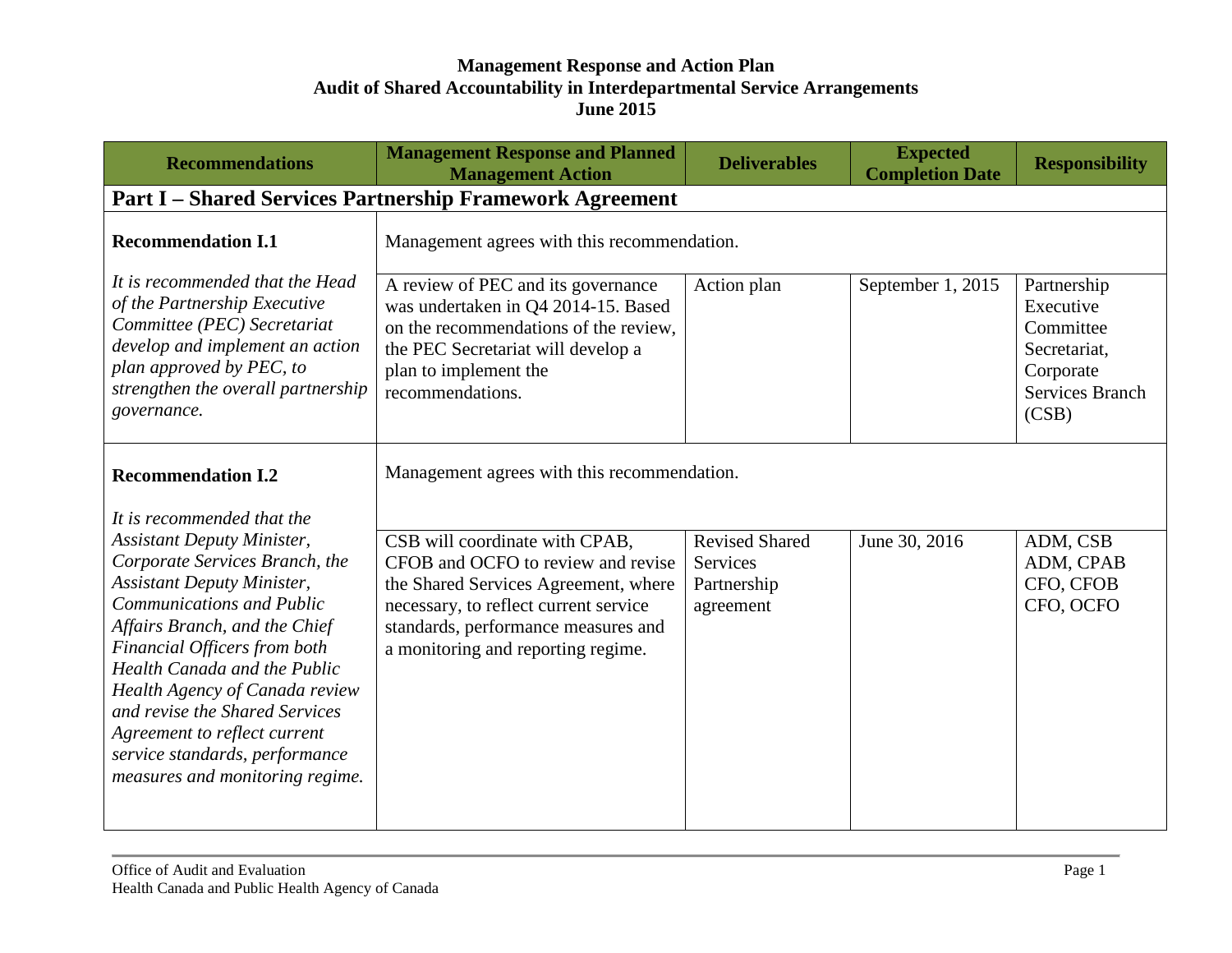| <b>Recommendations</b>                                                                                                                                                                                                                                                  | <b>Management Response and Planned</b><br><b>Management Action</b>                                                                                                                                                                                                                                                                                                                                                                                                                                                                                                                                                                | <b>Deliverables</b>                                                                                                                                                      | <b>Expected</b><br><b>Completion Date</b> | <b>Responsibility</b>                                                                                                                                                 |
|-------------------------------------------------------------------------------------------------------------------------------------------------------------------------------------------------------------------------------------------------------------------------|-----------------------------------------------------------------------------------------------------------------------------------------------------------------------------------------------------------------------------------------------------------------------------------------------------------------------------------------------------------------------------------------------------------------------------------------------------------------------------------------------------------------------------------------------------------------------------------------------------------------------------------|--------------------------------------------------------------------------------------------------------------------------------------------------------------------------|-------------------------------------------|-----------------------------------------------------------------------------------------------------------------------------------------------------------------------|
|                                                                                                                                                                                                                                                                         | <b>Part II – Other Interdepartmental Service Arrangements</b>                                                                                                                                                                                                                                                                                                                                                                                                                                                                                                                                                                     |                                                                                                                                                                          |                                           |                                                                                                                                                                       |
| <b>Recommendation II.1</b><br>It is recommended that the Chief                                                                                                                                                                                                          | Management agrees with the recommendation.                                                                                                                                                                                                                                                                                                                                                                                                                                                                                                                                                                                        |                                                                                                                                                                          |                                           |                                                                                                                                                                       |
| Financial Officers from both<br>Health Canada and the Public<br>Health Agency of Canada<br>communicate tools and guidance<br>documents that are aligned with<br>the Treasury Board of Canada<br>Secretariat guidelines on<br>interdepartmental service<br>arrangements. | The Chief Financial Officers from<br>both Health Canada and the Public<br>Health Agency of Canada will ensure<br>that communication and guidance<br>tools are aligned with the Treasury<br>Board of Canada Secretariat (TBS)<br>guidelines on interdepartmental<br>service arrangements. The Materiel<br>and Assets Management Division<br>(MADM) will update its intranet site,<br>including current templates<br>(memorandums of understanding,<br>interdepartmental letters of agreement,<br>etc.) to reflect the requirement that<br>they be aligned with the TBS<br>guidelines on interdepartmental<br>service arrangements. | <b>Revised MAMD</b><br>intranet site,<br>including templates<br>(MOUs, ILAs, etc.)<br>aligned with TBS<br>guidelines on<br>interdepartmental<br>service<br>arrangements. | December 2015                             | Director,<br>Materiel and<br>Assets<br>Management<br>Division<br>(MAMD),<br>Financial<br>Operations<br>Directorate<br>(FOD), Shared<br><b>Services</b><br>Partnership |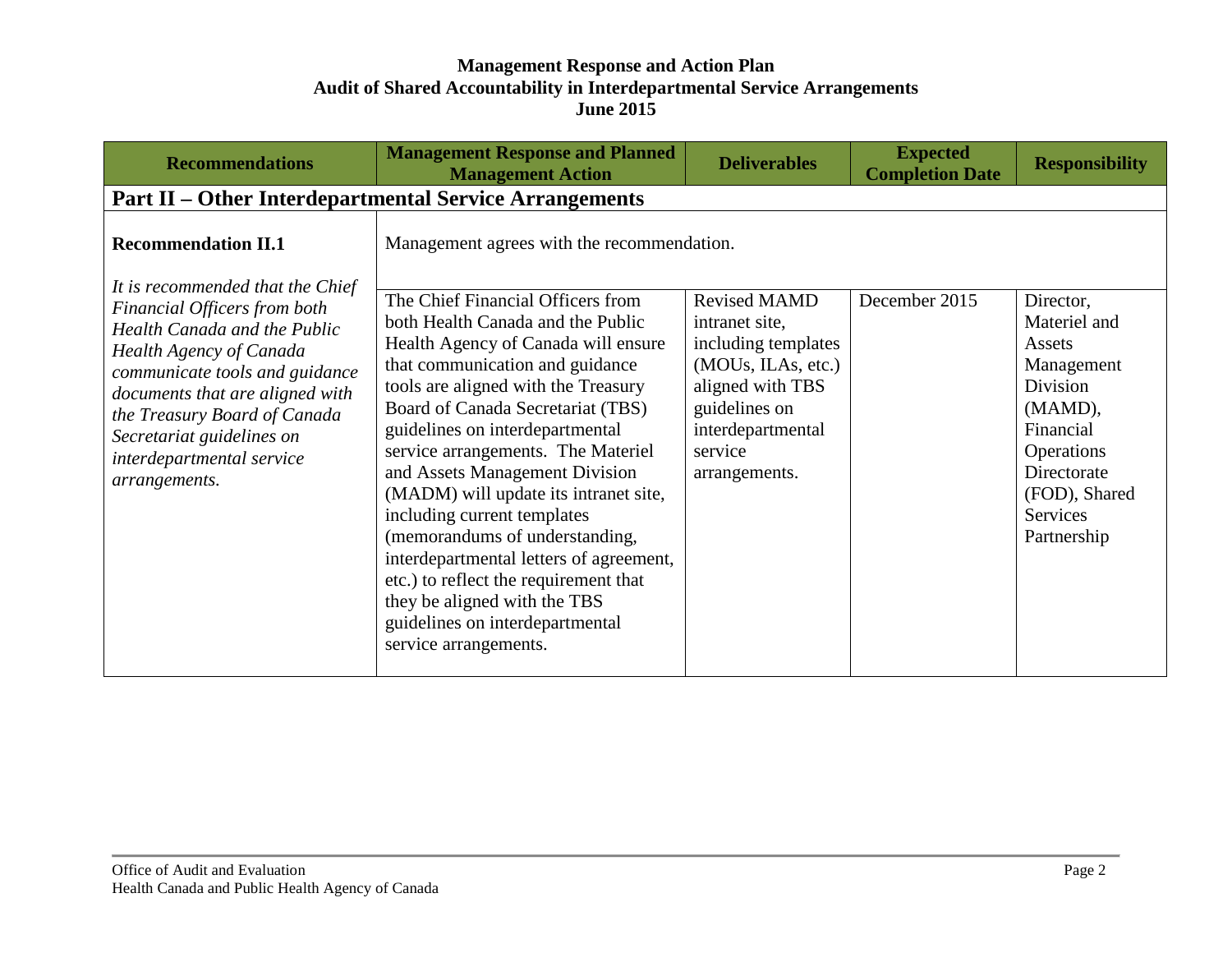| <b>Recommendations</b>                                                                                                                                                                                                                                                                                                                   | <b>Management Response and Planned</b><br><b>Management Action</b>                                                                                                                                                                                                                                                                                                                                                                                                                                                                                                                                                                                                                                                                                                                                                                                                                        | <b>Deliverables</b>                                                                                                                                       | <b>Expected</b><br><b>Completion Date</b> | <b>Responsibility</b>                                                                                                                          |
|------------------------------------------------------------------------------------------------------------------------------------------------------------------------------------------------------------------------------------------------------------------------------------------------------------------------------------------|-------------------------------------------------------------------------------------------------------------------------------------------------------------------------------------------------------------------------------------------------------------------------------------------------------------------------------------------------------------------------------------------------------------------------------------------------------------------------------------------------------------------------------------------------------------------------------------------------------------------------------------------------------------------------------------------------------------------------------------------------------------------------------------------------------------------------------------------------------------------------------------------|-----------------------------------------------------------------------------------------------------------------------------------------------------------|-------------------------------------------|------------------------------------------------------------------------------------------------------------------------------------------------|
| <b>Recommendation II.2</b><br>It is recommended that the<br><b>Assistant Deputy Minister,</b><br><b>Infectious Disease Prevention</b><br>and Control Branch, Public<br>Health Agency of Canada, set out<br>key service standards and<br>performance reporting, including<br>the frequency of performance<br>reporting, for the agreement | Management agrees with the recommendation.<br>Senior management at the Canadian Food Inspection Agency of Canada's (CFIA) National Centre for<br>Foreign Animal Diseases was engaged informally and formally at the Laboratory Executive<br>Committee meetings. CFIA's Corporate Facility Management Division has also been engaged.<br>Negotiations will begin in 2015-16 to determine if a revision to the services and/or costs of these<br>services is warranted. A renewal of the Canadian Science Centre for Human and Animal Health in-<br>depth building cost analysis is due on March 31, 2015. This will serve as the basis for negotiations<br>related to costs. Common services not covered in the building cost analysis will be compiled and<br>CFIA's National Centre for Foreign Animal Diseases' use of these services will be estimated to arrive<br>at a dollar value. |                                                                                                                                                           |                                           |                                                                                                                                                |
| between the Canadian Food<br>Inspection Agency of Canada and<br>the Public Health Agency of<br>Canada for key common services<br>at the Canadian Science Centre<br>for Human and Animal Health.                                                                                                                                          | CFIA's National Centre for Foreign<br>Animal Diseases and the Agency's<br><b>Canadian Science Centre for Human</b><br>and Animal Health will develop<br>meaningful service standards, service<br>and financial reports and reporting<br>timelines that will be included in a<br>revised Memorandum of<br>Understanding (MOU) or amendment<br>to the existing MOU.                                                                                                                                                                                                                                                                                                                                                                                                                                                                                                                         | Service standards,<br>service and<br>financial reports<br>and reporting<br>timelines to be<br>included in a<br>revised MOU or<br>amendment to the<br>MOU. | March 31, 2016                            | Director, Real<br>Property, Safety,<br>and Security,<br>National<br>Microbiology<br>Laboratory,<br><b>Public Health</b><br>Agency of<br>Canada |